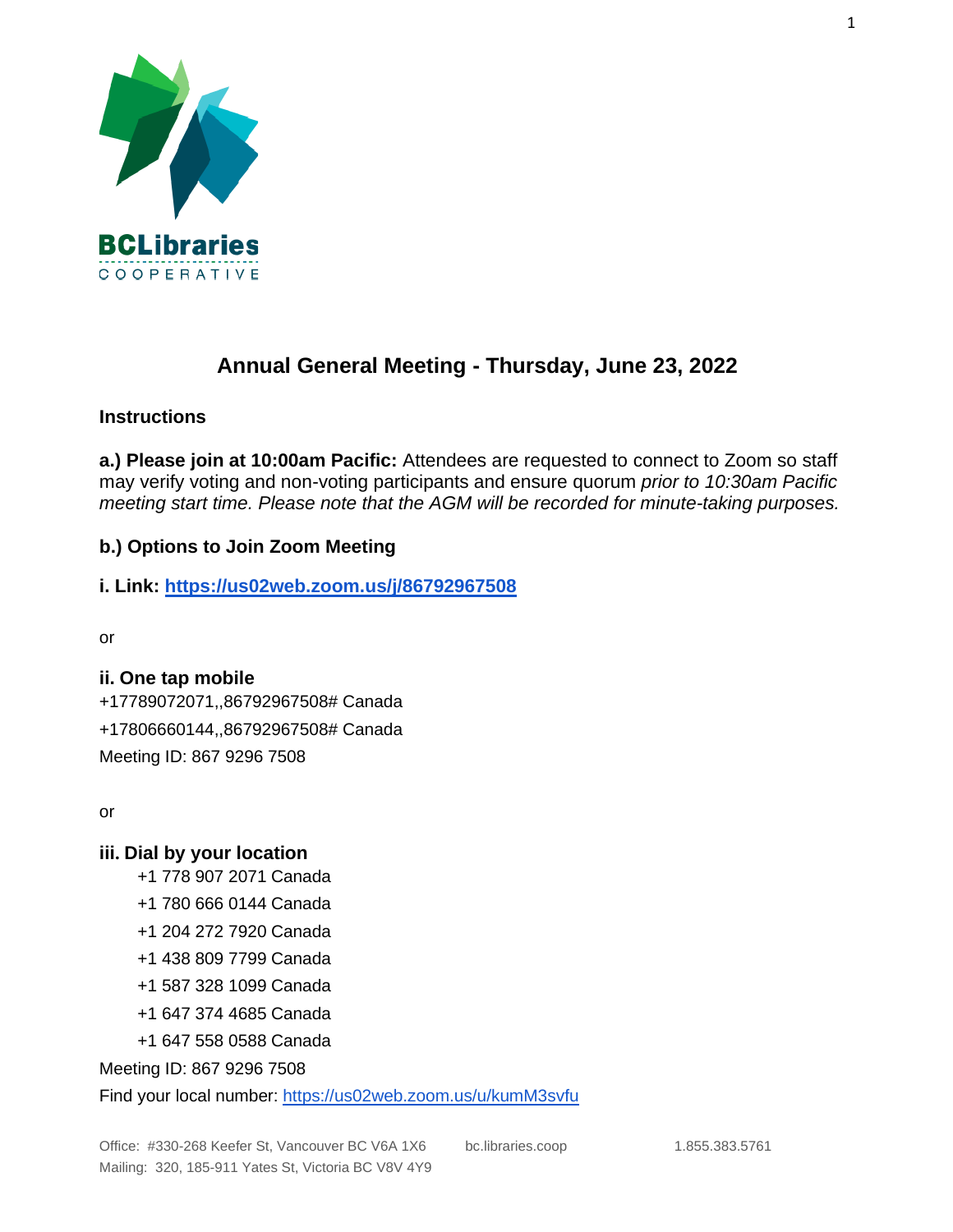# **Agenda**

- 1. **(10:30am Pacific)** Call to Order and Opening Remarks (Beth Davies, Chair)
- 2. Land Acknowledgement
- 3. Agenda, *motion for approval*
- 4. Minutes of the 2021 Annual General Meeting (attached), *motion for approval*
- 5. Reports for information:
	- a. Verbal Chair's Report (Beth Davies)
		- i. BC Public Library Partners Update (Rina Hadziev, BCLA)
	- b. Executive Director's & Staff Reports (Kevin Millsip, Co-op Staff)
		- i. Annual Report (attached)
		- ii. Verbal Strategic Planning update
- 6. Financial matters:
	- a. FY21/22 Audited Financial Statements, (see separate attachment), for information (Lenora Lee, KPMG)
	- b. Appointment of the auditor (KPMG) for FY 22/23, *motion for approval*
	- c. FY22/23 working budget, (see separate attachment), for information
- 7. Governance matters:
	- a. Appointment of Board of Directors
		- i. Introduction of nominee Kevin Stranack and brief comments
		- ii. Declaration of Acclamation of Nominee to the Board: Kevin Stranack
- 8. Recognition of Service
	- a. Dana McFarland
	- b. Licensing and Sitka Business Function Group Chairs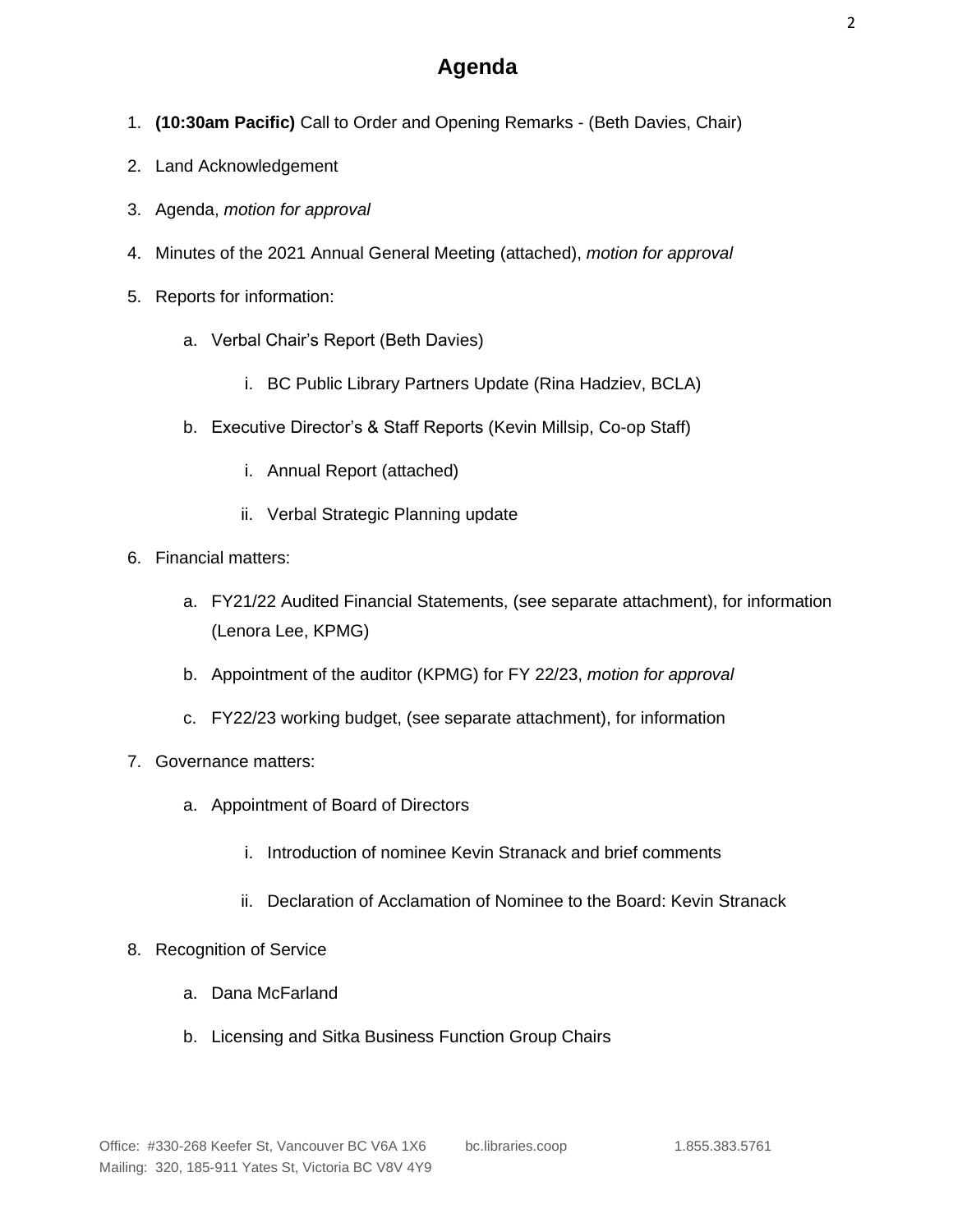# 9. Closing Remarks

# 10. Adjournment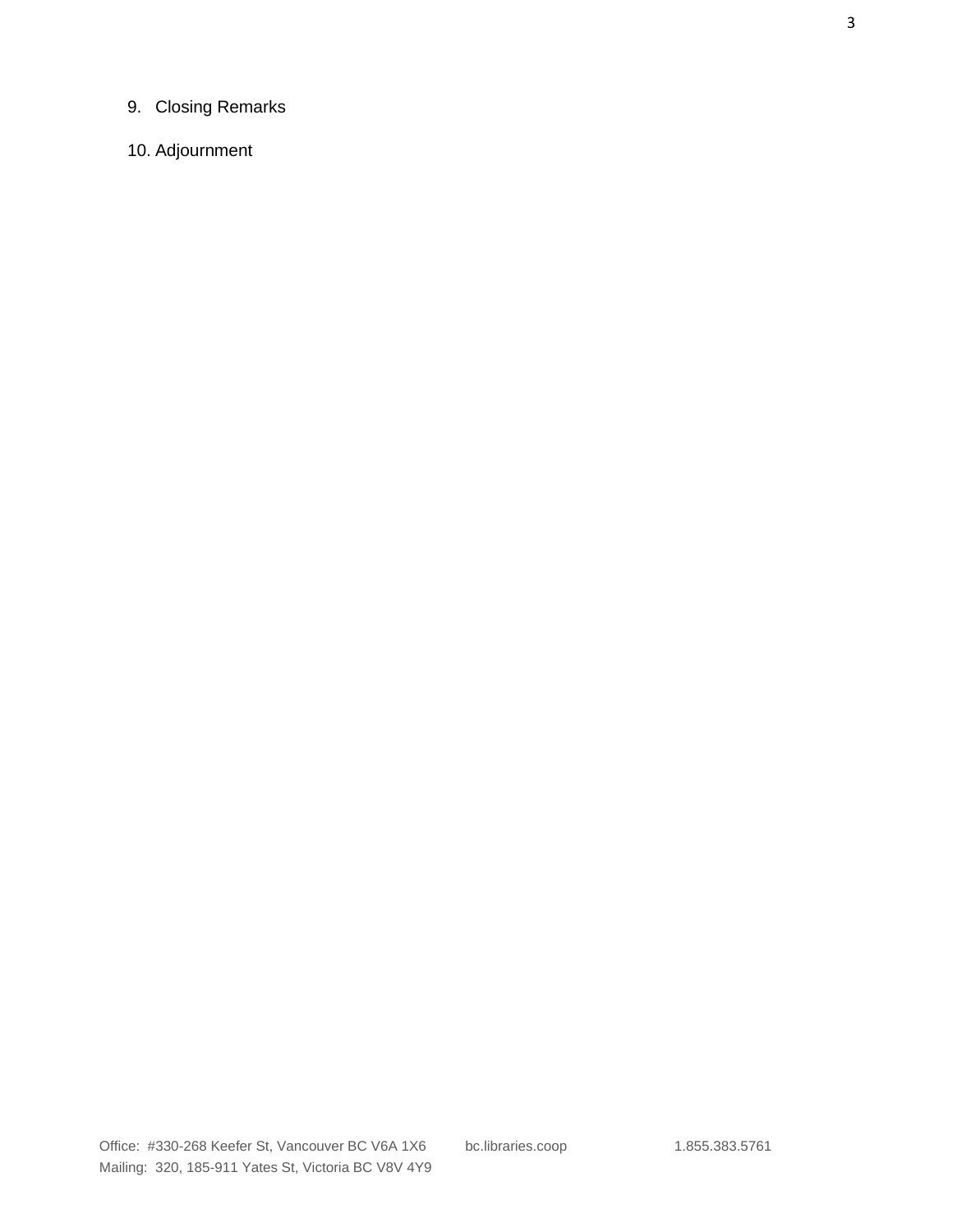

# **DRAFT MINUTES: 2021 Annual General Meeting, June 17, 2021**

## **Attendees:**

Voting: Dr. Diana Davidson (Alberta Municipal Affairs, Public Library Services Branch), Andrea Freeman (Association of BC Public Library Directors), Anna Loster (British Columbia Legislative Library), Annette DeFaveri (British Columbia Library Association), Beth Davies (Burnaby Public Library/BCLC Chair), Wanda Davis (Cariboo Regional District Library), Chris Vriesema-Magnuson (College of Physicians and Surgeons of BC), Ursula Brigl (Cranbrook Public Library), Suzanne Rackover (Emily Carr University of Art + Design), Karli Fisher (Fort St James Public Library), Dean Kelly (Fraser Valley Regional Library), Heidi Rees (Government of Manitoba Legislative Library), Cari Lynn Gawletz (Grand Forks Public Library), Daphne Wood (Greater Victoria Public Library), Melanie Reaveley (Kootenay Library Federation), Toby Mueller (Lillooet and Area Public Library Association), David Christensen (Manitoba Public Library Services), Tracey Therrien (Nelson Public Library)), Adam Farrell (New Westminster Public Library), Edel Toner-Rogala (North Central Library Federation and North East Library Federation), Deb Huchison Koep (North Vancouver City Library), Jacqueline van Dyk (North Vancouver District Library), Dawna Turcotte (Northern Lights College), Heather Hadley (Port Moody Public Library), Jen Kendall (Portage la Prairie Regional Library), Rebecca Burbank (Powell River Public Library), Charlene Tweed (Red River College Library), Taryn Jones (Royal BC Museum and Archives), Karen Hudson (Salt Spring Island Public Library), Teresa Wright Eastley (Saskatchewan Provincial Library and Literacy Office), Jennifer Wilson (Surrey Public Library), Heather Smith (University College of the North), Shirley Lew (Vancouver Community College), Dana McFarland (Vancouver Island University), Leigh Anne Palmer (Vancouver Public Library), Sarah Felkar (West Vancouver Memorial Library), Elizabeth Tracy (Whistler Public Library)

Non-voting: Lenora Lee (KPMG - Guest Speaker), Mari Martin (BCLC Board ex officio / Province of BC), Greg McLeod (Burnaby Public Library), Alan Bell (University of British Columbia), Cheryl Sinclair (University College of the North)

Co-op Staff: Kevin Millsip, Ayesha Ali, Christine Burns, Sharon Herbert, Scott Leslie, Daniella Levy-Pinto, Jennifer Pringle, David Ryland, Tami Setala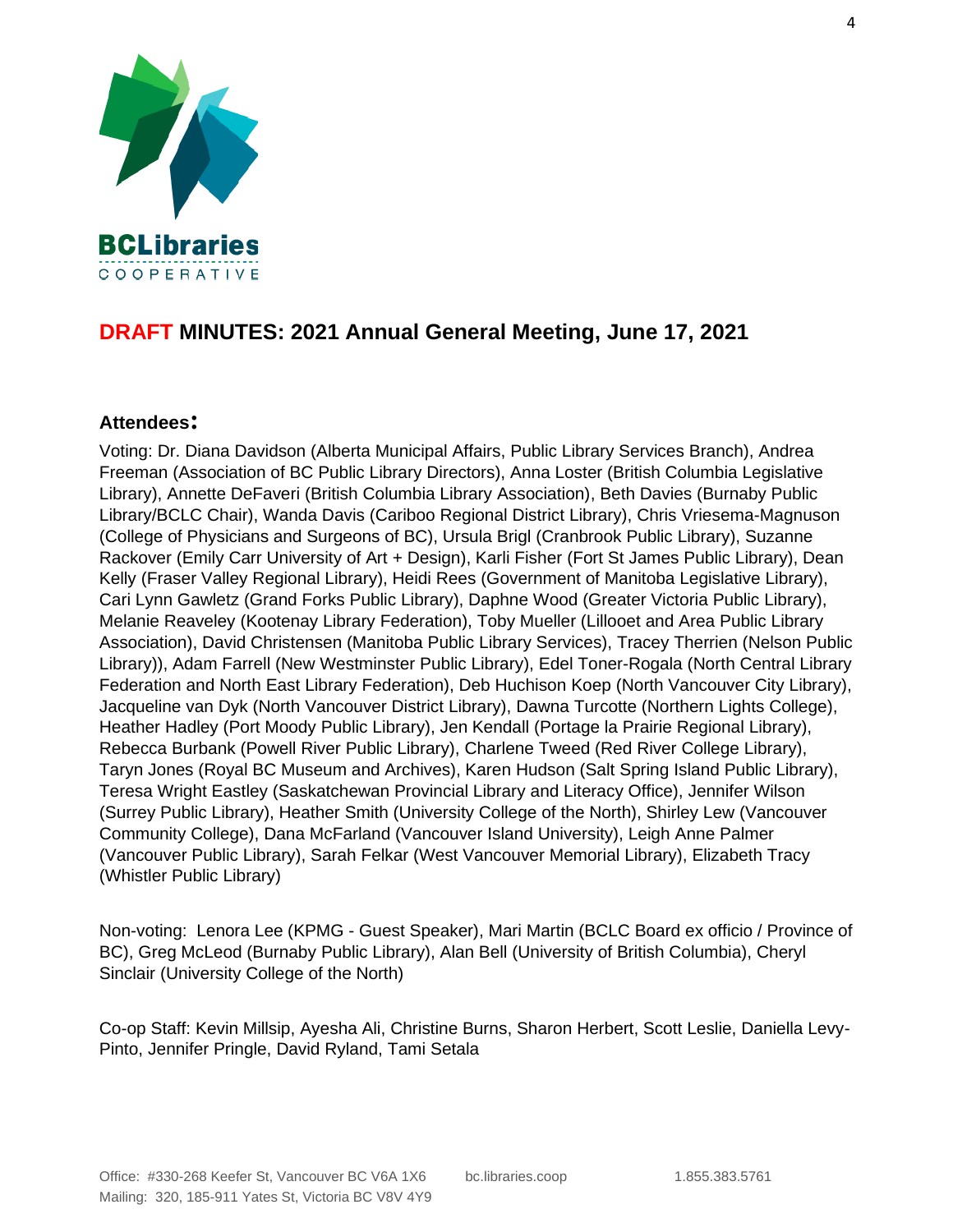### **Minutes**

- 1. **(10:30am Pacific)** Call to Order, Land Acknowledgement and Opening Remarks Beth Davies (Chair) & Kevin Millsip
- 2. Agenda, for approval Moved by Adam Farrell, Seconded by Leigh Anne Palmer *Unanimous*
- 3. Minutes of the 2020 Annual General Meeting, for approval Moved by Dana McFarland, Seconded by David Christensen *Unanimous*
- 4. Reports for information:
	- a. Verbal Chair's Report Beth Davies
		- i. BC Public Library Partners Update (verbal) Andrea Freeman
	- The Partners are a collective of 4 BC library associations: ABCPLD, BC Library Association, BC Library Trustees Association, and BC Libraries Cooperative. Our primary shared goal is to increase operating funding for BC public libraries and to ensure that the funding is sustainable.
	- BC public libraries changed Ministries last fall, moving from the Ministry of Education to the Ministry of Municipal Affairs, so the focus has been on building relationships with new Ministry staff and the Minister.
	- The focus in 2021 is to increase the library funding envelope and to increase awareness of library issues across the whole of government
		- presenting to the select standing committee on finance, being consistent in our ask for more operating funding.
		- Investigating ways to bring added value to the overall library community and asking how we can best meet the needs of libraries from a provincial perspective in a post COVID environment.
	- b. Executive Director's Report
		- i. Annual Report (written and verbal) Key highlights from the Annual Report were shared by Kevin Millsip, Tami Setala, Sharon Herbert, Dr. Diana Davidson, Daniella Levy-Pinto and Scott Leslie
		- ii. Strategic Planning update (verbal) Kevin Millsip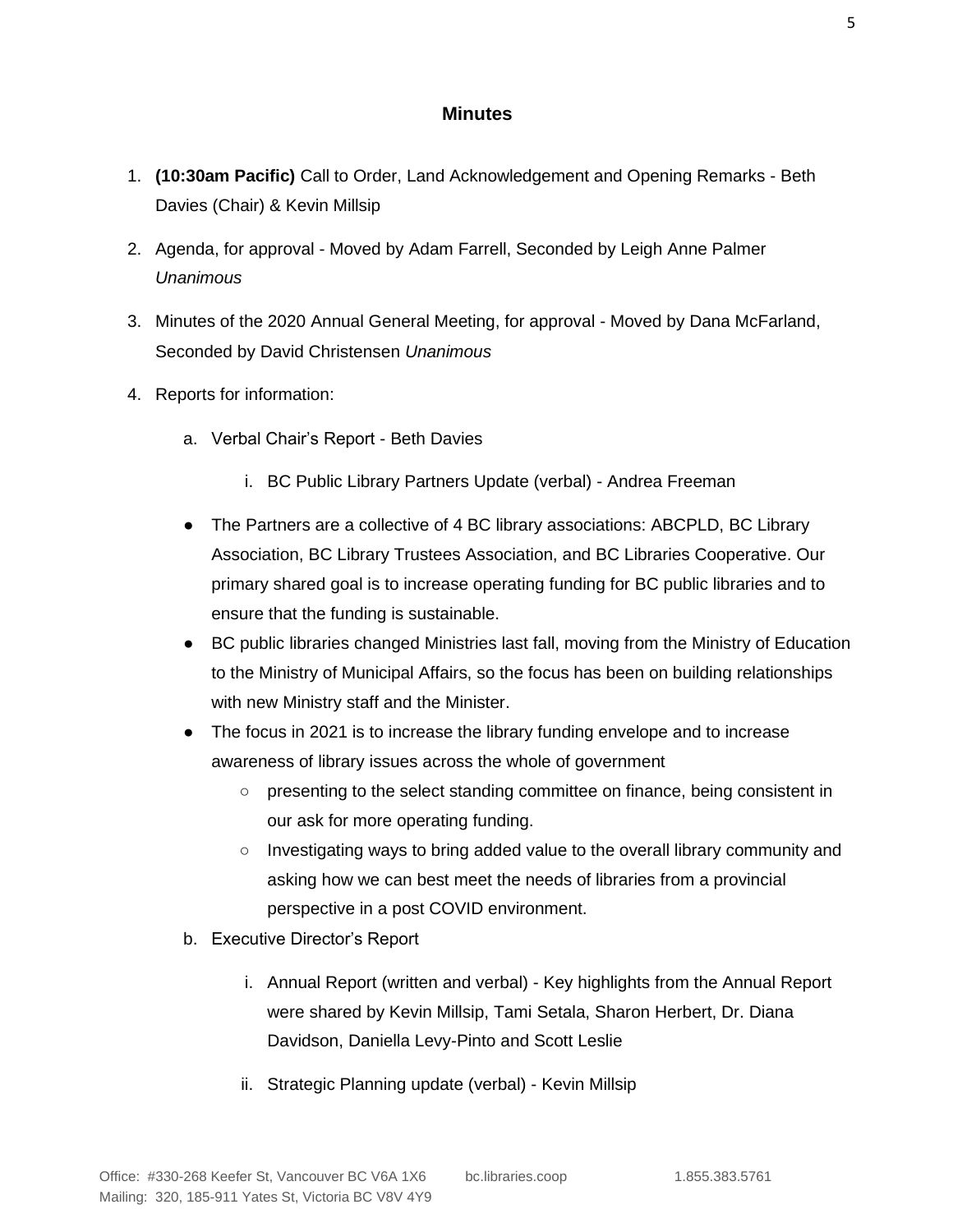- 5. Financial matters:
	- a. FY20/21 Audited Financial Statements, for information (written) Lenora Lee, KPMG
	- b. Appointment of the auditor (KPMG) for FY 21/22 for approval Moved by Deb Hutchison Koep, Seconded by Leigh Anne Palmer *Unanimous*
	- c. FY21/22 working budget, for information Beth Davies
- 6. Governance matters:
	- a. Appointment of Board of Directors Beth Davies
		- i. Introduction of nominee and brief comments Cari Lynn Gawletz
		- ii. Declaration of Acclamation of Nominee to the Board
- 7. Recognition of Service
	- a. Dr. Diana Davidson Beth Davies recognized Diana's service to the Board and thanked her specifically for her vision and commitment to NNELS.
	- b. Licensing and Sitka Business Function Group Chairs Appreciation was extended to Megan Nelson (Camosun College) for continuing to volunteer as Chair of the Sitka Business Function Group and to Dean Kelly (Fraser Valley Regional Library) for volunteering as Chair of the Licensing Business Function Group.
- 8. Closing Remarks Beth Davies
- 9. Adjournment 11:41am Pacific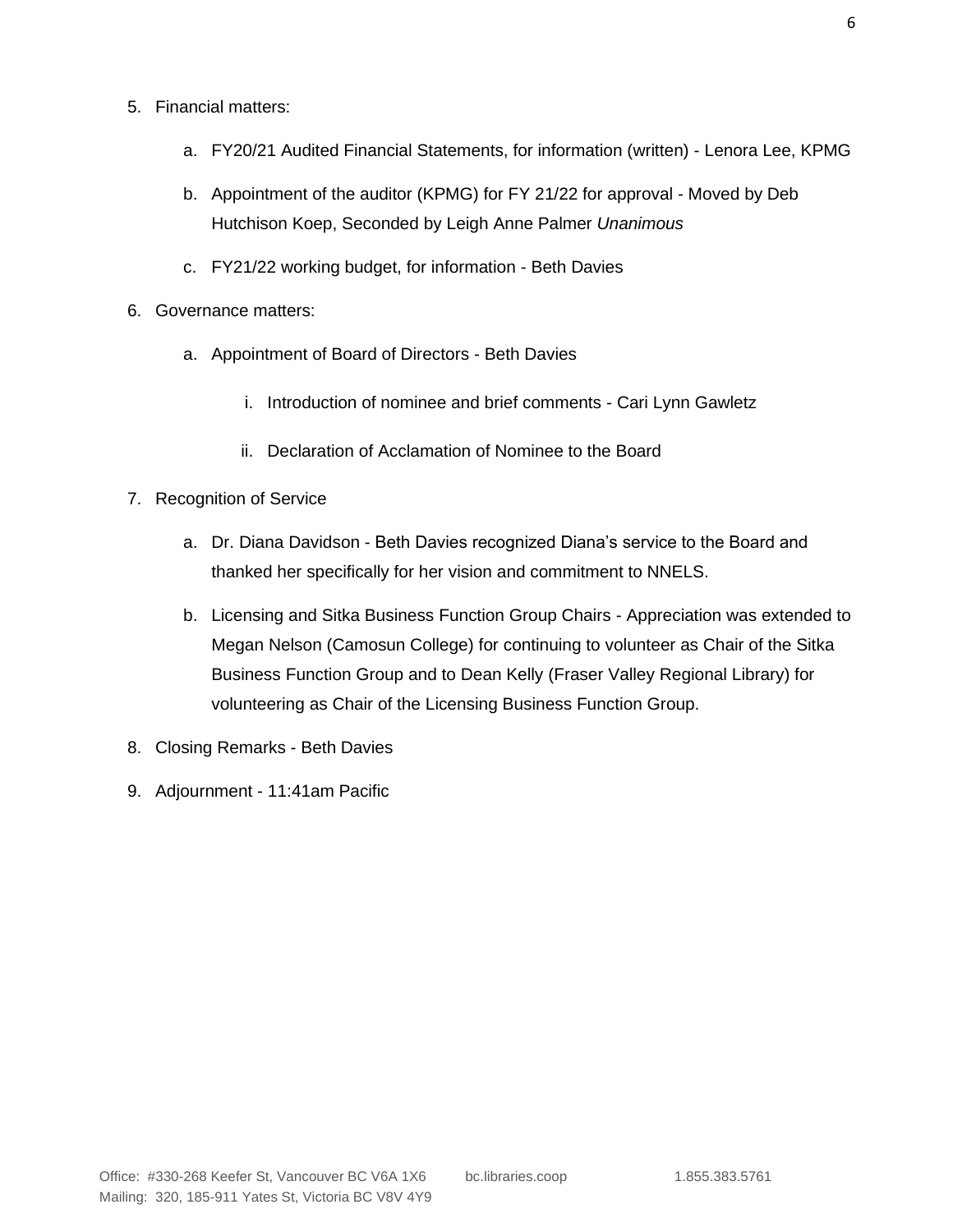

# *2021-2022 AGM ANNUAL REPORT – June 23, 2022*

*Submitted by:*

*Beth Davies, board chair & Kevin Millsip, executive director*

Office: #330-268 Keefer St, Vancouver BC V6A 1X6 bc.libraries.coop 1.855.383.5761 Mailing: 320, 185-911 Yates St, Victoria BC V8V 4Y9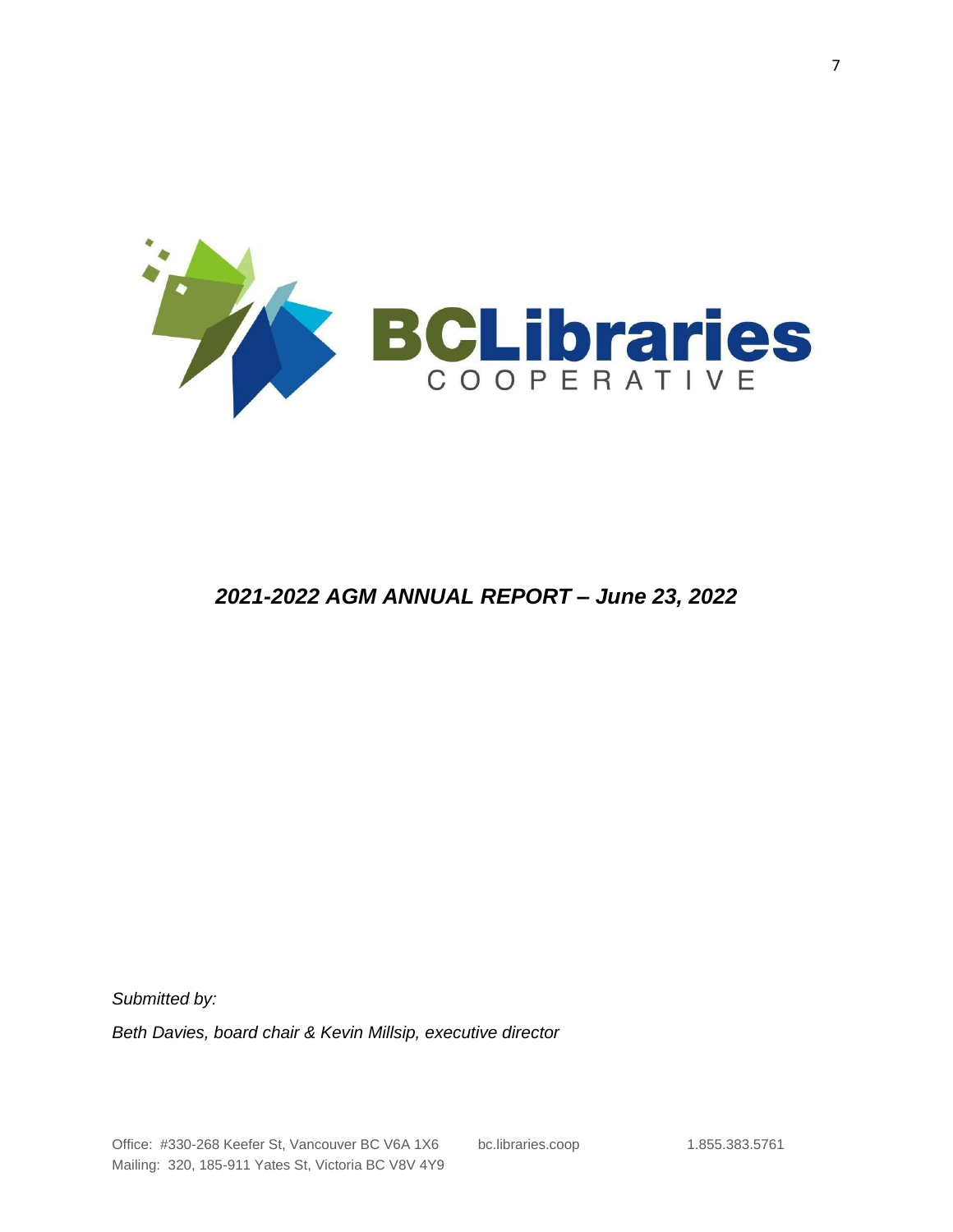#### **MESSAGE FROM THE BOARD CHAIR**

This past year has been a period of high activity for the Co-op. In particular, I want to speak to the power of collaboration and cooperation, which has resulted in some significant wins for our sector.

The BC provincial government recently provided \$8M in one-time covid relief and recovery funding to the public library sector in BC. This one-time funding is the result of many years of collective advocacy, and the focused efforts of the BC Public Library Partners: Co-op staff and board have worked as part of the Partners and will continue to support this essential work on behalf of the sector as a whole. A lot of hands helped to get us to this spot - supporters and users of libraries, allied and supportive organizations, CUPE BC and other labour leaders who supported our advocacy asks, city councillors across the province, Ministry staff at different levels, MLAs from all parties in the legislature and the three Ministers who have had responsibility for Public Libraries in BC over the past five years. Although the one-time funding is welcome, the \$8M in funding from 2022 and the \$3M in digital initiatives funding that came to BC libraries in 2020 does not address the ongoing funding deficit that the public library sector has faced since 2010. We continue to urge the provincial government to increase annual funding levels for the public library sector on a permanent basis. Our minds and efforts will return to those collective efforts and I look forward to working with those who've been part of this ride so far, and others who will join, to make that goal a reality.

On the federal front, Co-op staff have been working closely with staff from the Centre for Equitable Library Access (CELA) to advocate successfully to stop proposed cuts to federal funding for the work of NNELS and CELA. In addition, we convinced the federal government to create a brand-new funding program called the Equitable Access to Reading Program that will fund the essential work ensuring access to reading materials for people in Canada with print disabilities. The new program will be in place in two years' time and promises to provide \$7M annually in funding. Both of these outcomes are a direct result of collective approaches to problem solving and advocacy.

#### **Introduction**

*Who we are:*

The BC Libraries Cooperative (BCLC) was founded in 2009 and is a national community service, non-profit, cooperative. With over 200 library members we continue to grow in both membership and range of services to take advantage of opportunities we see for our members, and in response to what our members tell us they need in their communities.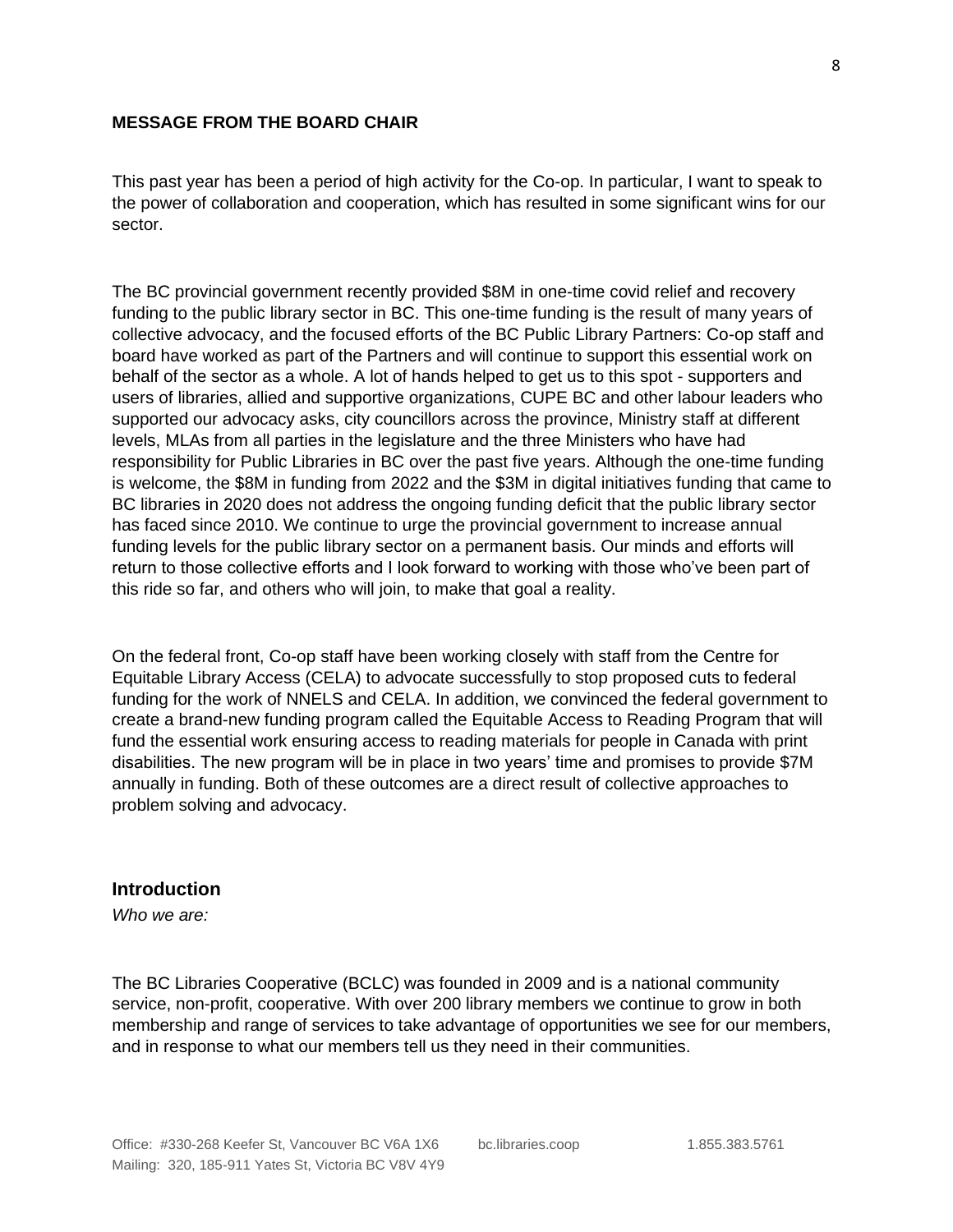#### *What we do:*

As BCLC is a member-owned cooperative, we conduct our work based on shared values. Our work is focused on helping libraries help people. We work, innovate and advocate for public benefit, to reduce costs and to extend service delivery across our membership. We do these things by:

- supporting consortium purchasing and economies of scale;
- saving money by making the most of open-source technology;
- driving innovation by designing services for inter-operability and open access;
- creating opportunities for members to work together;
- respecting our members' voices in the development of Co-op services;
- offering full-service support and training for every service.

#### *Collaboration with government:*

The BC Ministry of Municipal affairs continues to prioritize its relationship with the Co-op as we collectively focus on enhancing the ability of libraries to serve the needs of their community members. The strategic direction and connections the Ministry and the Libraries Branch provides for our work is supported with a representative in an ex-officio capacity on the Co-op Board of Directors.

The Co-op also has excellent working relationships with the public library branches in Alberta, Saskatchewan, Manitoba, Nova Scotia, the Yukon, the Northwest Territories and Nunavut. Collectively, this group provides guidance and direction, funding and partnership support to the essential work done through our NNELS service.

#### *Community:*

We are proud to provide cost efficient access to digital resources, and promote accessible library services to our 200+ members across Canada. The Co-op's community-led communication network continues to improve and grow as our members' needs evolve. Our growing membership outside of BC includes Alberta, Manitoba, New Brunswick, Northwest Territories, Nunavut, Ontario, Prince Edward Island, Quebec, Saskatchewan, and Yukon.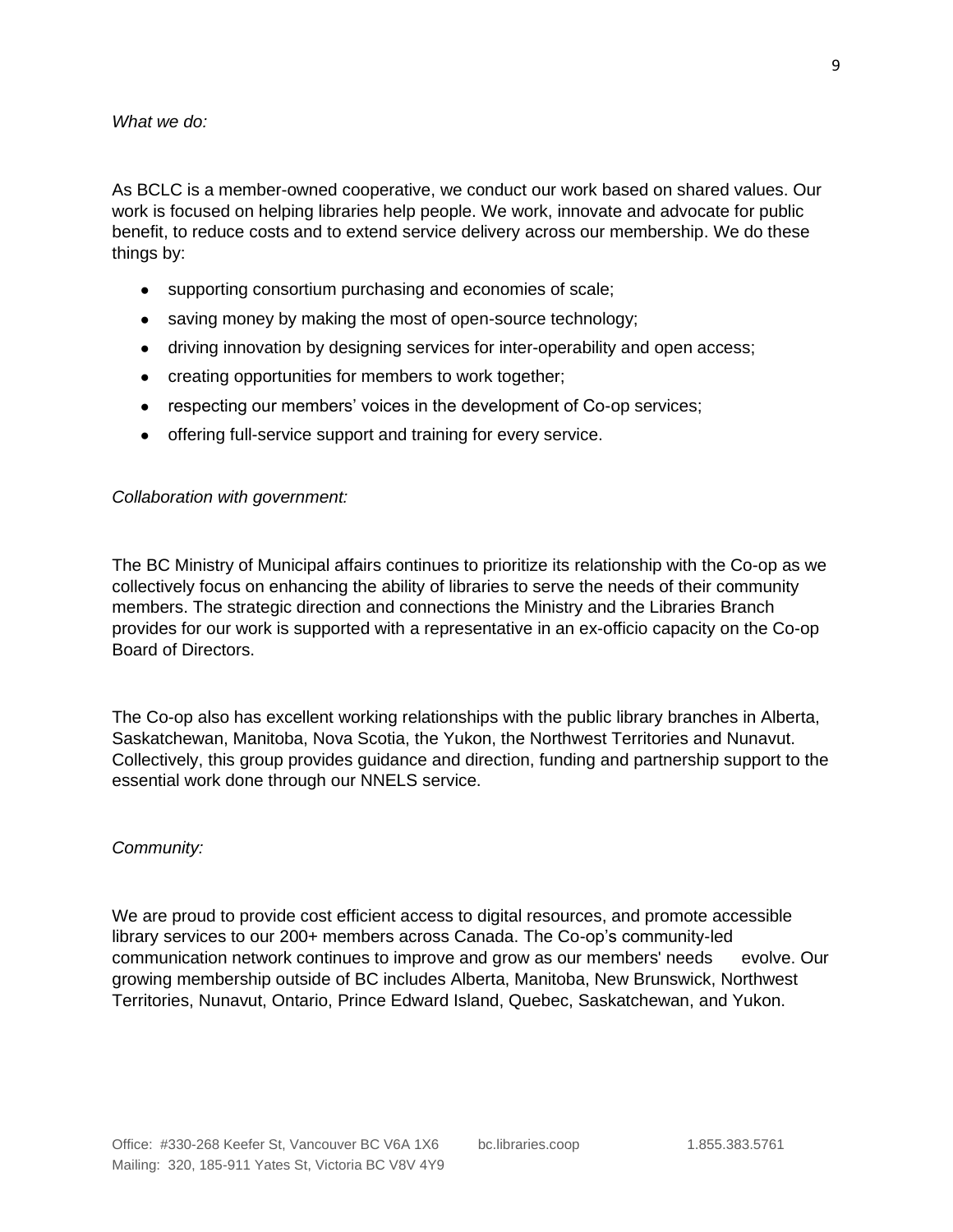Co-op Membership Across the Country



# **ANNUAL REPORT**

#### **LICENSING AND LICENSING BUSINESS FUNCTION GROUP**

The suite of licensed product offerings for BC public libraries and the Manitoba Licensing Consortium Inc. (MLCI) continued to diversify in the past year. We now have over 110 products available to BC libraries, and 79 products licensed on behalf of MLCI. This past year we added three new products for BC Public Libraries: Kermode Education, Prenda Code Club and 4 Seasons of Reconciliation. New offers to MLCI libraries included 4 Seasons of Reconciliation and Gold Rush Decision Support. As in previous years, our licensing community came together to advocate on common issues such as user privacy and digital content licensing models.

We continue to build relationships with adjacent organizations such as Association of BC Book Publishers and other consortia in order to collaborate on new projects and licenses. We wrote a joint letter with The Alberta Library and the Ontario Library Service to Ancestry.com to request that remote access be provided permanently to that site. In collaboration with BC ELN and Focused Education Resources, we were able to negotiate province-wide geo-IP authenticated access to ProQuest's BC Historical Newspapers which includes the complete historical archives of The Vancouver Sun (1912-2010), The Times Colonist (1884-2010) and The Province (1894- 2010). Thanks to a grant from Francophone Affairs Program, we were also able to begin purchasing additional French language materials that we will migrate to a new French-only platform provided by Cantook Station.

Dean Kelly (Fraser Valley Regional Library) continued his second term as Licensing Business Function Group Chair. The Licensing Business Function group met every two months to discuss products for consideration, and share information about common issues related to licensing and digital resources. Vendor consolidation and its impact on costs and choice remains an ongoing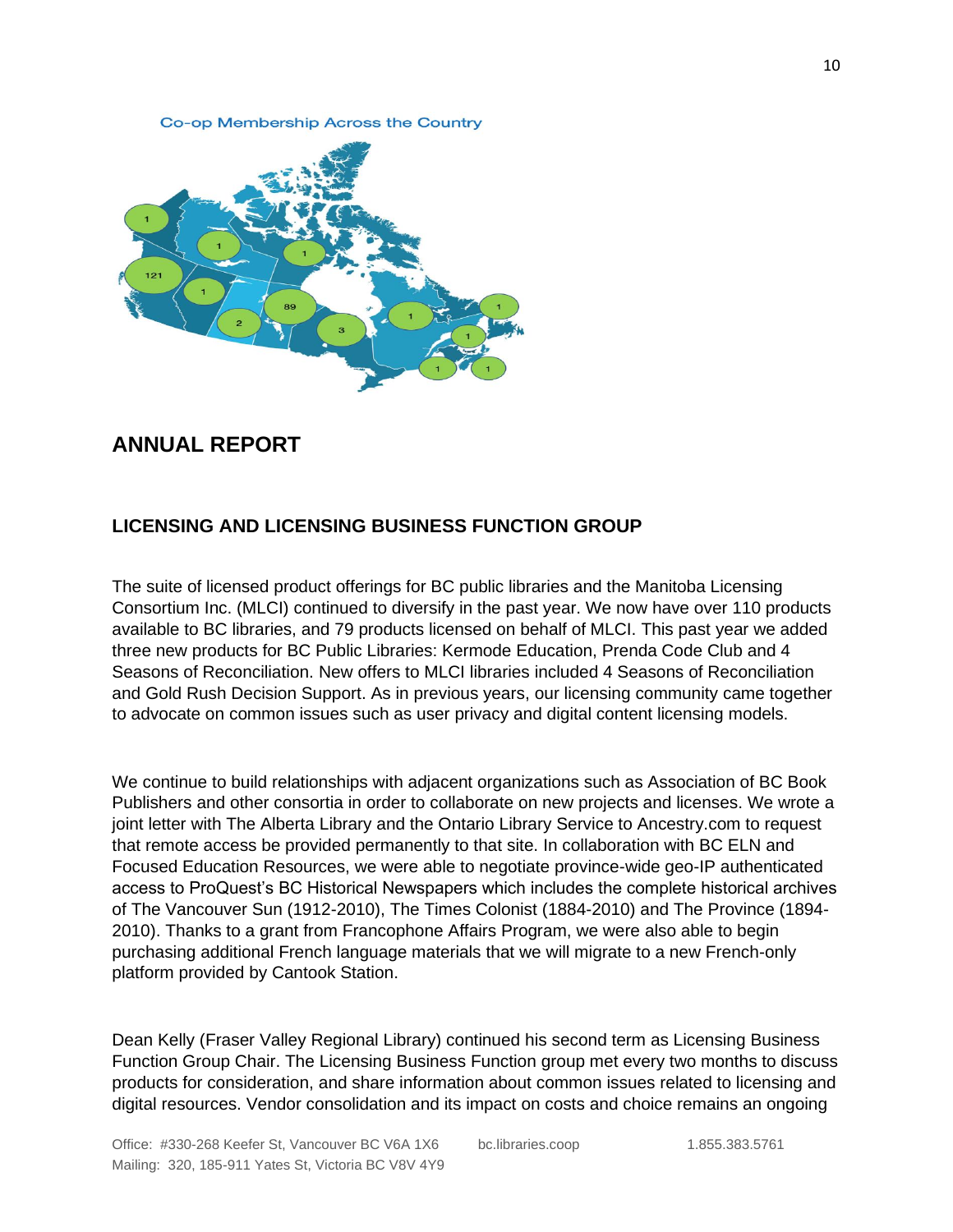concern so we are planning an advocacy campaign to express our concerns in 22/23. The former RB digital Magazine collection was migrated into the OverDrive platform. We were able to negotiate province-wide pricing for the OverDrive magazines that includes all libraries in the province. As all libraries were included in the magazine cost, we were able to secure a significant discount for the largest libraries.

## **SITKA's EVERGREEN AND CO-OP SUPPORT**

Sitka's Evergreen® community welcomed five new members from BC and Ontario in the past year: College of Physicians and Surgeons of British Columbia (BC), Université de Hearst (ON), Glencore XPS (ON), Université de Boréal (ON) and Quest University (BC). This brings the total number of libraries participating in Sitka's Evergreen to 101 multitype institutions (public libraries, public post-secondary, private post-secondary, child care resource centres, K-12, government and special) at nearly 200 locations in BC, Manitoba and Ontario. Sitka's Evergreen serves 73% of BC's public libraries and over 50% of public libraries in Manitoba, providing a familiar interface with a localized experience for community members. Staff continued partnering with several large consortia and library systems to pool funds and prioritize Evergreen development, while providing a significant return on investment for our members. Again, this year the Co-op's investment of \$20,000 in software development for the Evergreen ILS resulted in nearly \$200,000 demonstrating the power of community and opensource development.

Staff also continue to actively contribute to the Evergreen community's Student Success, Acquisitions, Cataloguing, Documentation and Developers' working groups, which meet several times a year. Staff routinely participate in bug squashing and testing cycles in the wider Evergreen community, as well as contributing information for bug reports, resolving bugs and contributing to the writing of new code.

Sitka's Evergreen® was upgraded to version 3.7 in May 2021, which included a number of new features such as improvements to holds and uploading MARC records as well as the new Staff Catalogue designed for the web client. 27 Sitka training sessions were held with 204 participants. Sessions included core suite training for staff at new member libraries as well as continuing training for all library staff, including overviews of new features and cataloguing and circulation policy refresher training.

We are grateful for the support of the Sitka Business Function Group Chair Megan Nelson, Library Technician at Camosun College library, who will continue as Chair for 2022-23.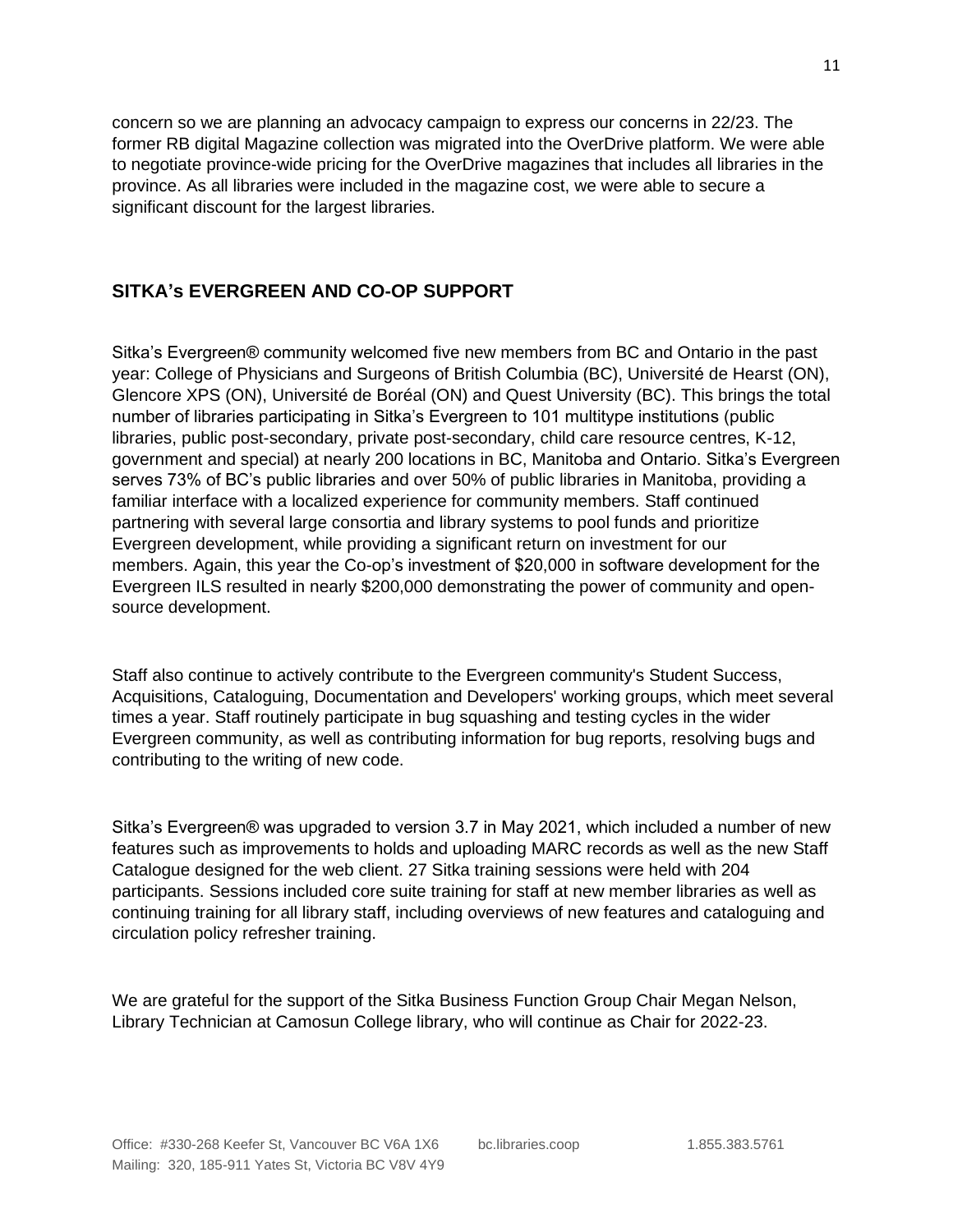In response to the [CFLA's Truth and Reconciliation Committee's Report](http://cfla-fcab.ca/wp-content/uploads/2018/10/Truth-and-Reconciliation-Committee-Report-and-Recommendations-ISBN1.pdf) and specifically, the recommendation to "Decolonize Access and Classification by addressing the structural biases in existing schemes of knowledge organization and information retrieval arising from colonialism by committing to integrating Indigenous epistemologies into cataloguing praxis and knowledge management'' the Cataloguing Committee of the Sitka Business Function Group continues work toward decolonizing description in the shared database.

# **IT INFRASTRUCTURE**

Throughout 21/22, the Co-op Systems team continued to provide a robust, Canadian-hosted, computing library for the Co-op and its members. This environment achieved 99.99% uptime and continues to offer a reliable and cost-effective choice for members. As part of this operation, we also completed the following upgrades and projects:

- Acquired and implemented new database (DB) servers as part of our 3-year hardware upgrade cycle. We rotate the existing DB servers into our pool of VM hosts. This ensures that we have the fastest most powerful hardware targeting our most intensive need but also that we have a good-sized pool of servers to host virtual machines that are still well within their useful life cycle but also keeps these costs down for members.
- Acquired and implemented a new hardware-based jump host server. This server is a critical piece of security architecture as it represents one of the few servers which are reachable externally on our network via secure shell command line.
- Acquired and implemented a new hardware-based backup server. This server acts as the initial target for backups which are then also stored on tape as well as backed up over the wire to a location in Ontario.
- Completed networking hardware upgrades that allow for faster communications between servers and database servers as well as faster internal routing, meaning improved overall performance for the hosting environment and the libraries that use it.
- Implemented an intrusion detection system to further our proactive network security practices. Along with this, we also implemented a key and password manager for technical staff which allows them to securely share encryption keys and passwords for critical systems.

Our hosting and continued improvement of licensing authentication mechanisms that facilitate access. We expanded our ezProxy support from providing access for all BC public libraries to Queen's Printer licensed materials to now also hosting instances for both post-secondary and public library members. Sitka provides unlimited SIP2 connections for Sitka libraries to authenticate to Overdrive and other services, and we continue to provide SIP2 authentication for four public libraries that are not on Sitka. Significant progress was made in the past year to develop and implement API authentication to address privacy concerns with the SIP standard.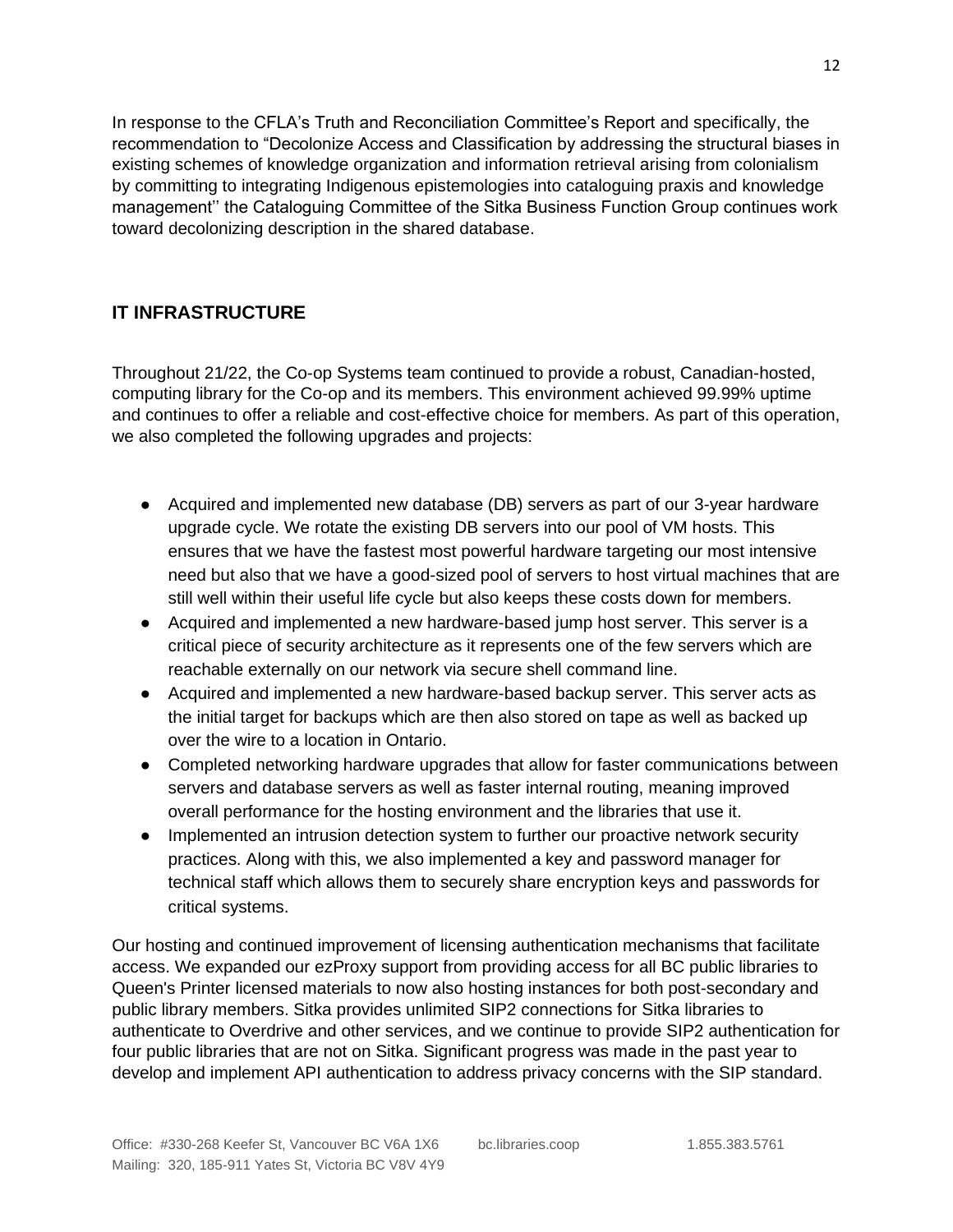In addition to its support for all of the Co-op's hosting environments, the Systems team also continued to provision many services both for Co-op staff and members. After 12 years the Coop is finally able to decommission the KAPA authentication service which provided SIP authentication endpoints to members who did not use Sitka and whose ILS were not able to provide these. In addition, the Co-op began meeting with the identity services unit of the BC government to explore the use of the BC Services Card for online identity verification by libraries.

### **LIBPRESS AND WEBSITES**

The LibPress service saw a large overhaul of both technology and personnel. The long-time coordinator for the service stepped down in September 2021 and by mid-October a replacement was in place who came from a member library and brought extensive experience with the system. In addition to other operations and projects, the Systems Manager served as the financial coordinator for the Access 2021 conference. This was the second time the Co-op has served the community by providing this service for free.

The Web team continued throughout 21/22 to provide high quality and cost-effective web development and hosting services for member libraries. In addition to the core service of LibPress, this also includes multiple standalone sites and applications both internally and for our membership. LibPress serves 53 BC libraries and library federations.

This LibPress Coordinator worked with the Service Lead to perform a full audit of the documentation and accounting for all member customers, resulting in much better overall service tracking. The technology underlying the main service theme was completely overhauled and rolled out behind the scenes to all libraries in the service. This will result in much easier long-term maintenance and easier changes by staff members for the library websites' look and feel. In addition, a major upgrade is now underway on the 3rd party calendar software that is used across the service. The LibPress team delivered three workshops throughout this period and hosted a community call that ushered in a new way of managing the service and its communications, leading to more transparency about service development plans and priorities.

# **ACCESSIBILTY AND NNELS**

#### CORE WORK

NNELS continues to support libraries in providing direct and integrated service for patrons with print disabilities through public libraries. Provincial funding from British Columbia leverages funding from other jurisdictions, including other provinces and territories, as well as the federal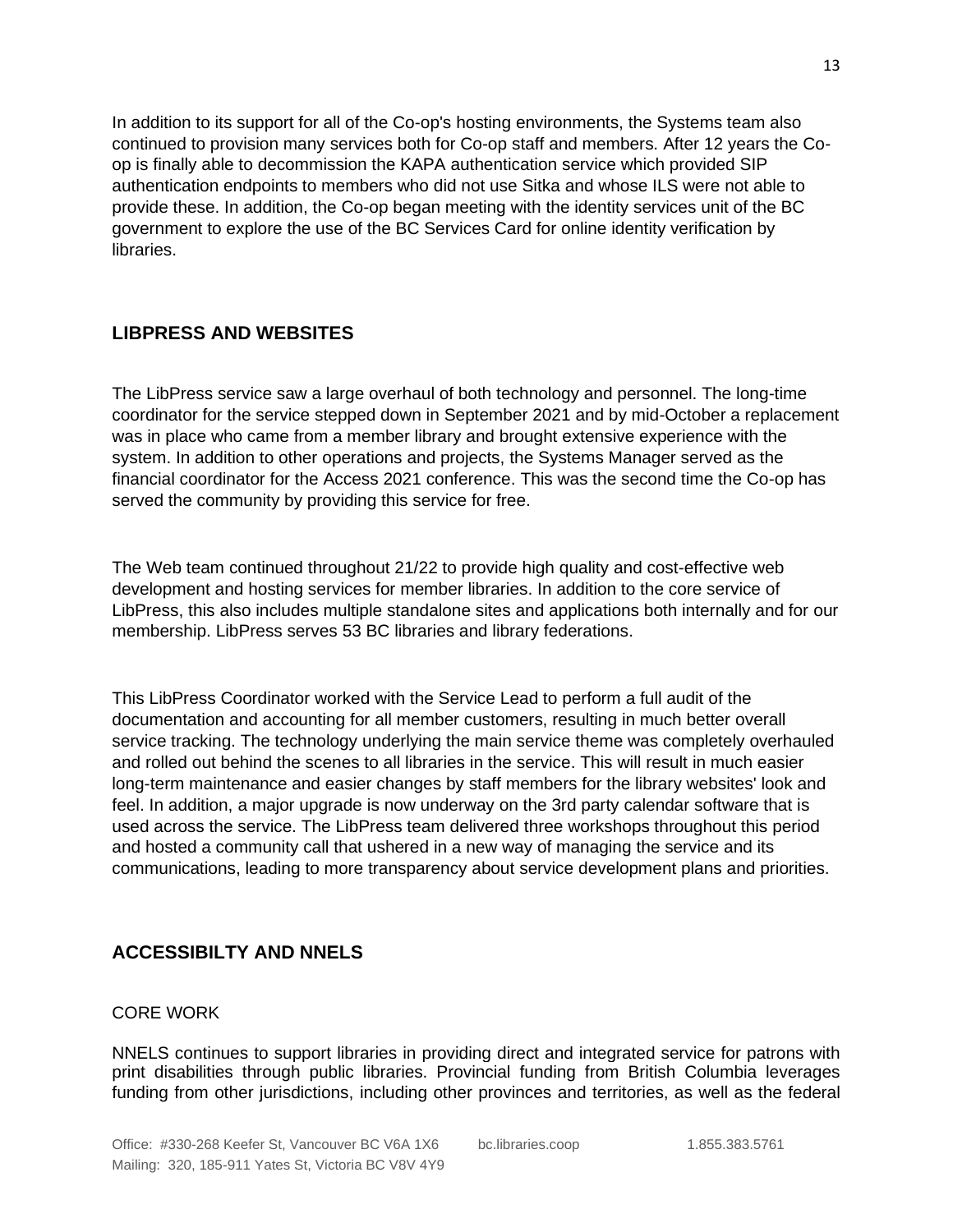government. This significantly extends the impact of the work done by NNELS. For example, provincial DIP funding resulted in reports on the accessibility of library applications, leveraging the expertise of the NNELS team, who work to demystify accessibility and make it more relatable.

The core work of creating accessible books and documents for the repository has been instrumental in positioning NNELS' staff to support publishers in creating born accessible books.

In 2021, NNELS' work in accessible publishing was recognized nationally and internationally. In October, NNELS received the [Accessible Books Consortium International Excellence Award](https://nnels.ca/news/nnels-wins-abc-international-excellence-awards-initiative-2021) for NNELS' work on making books accessible for people in Canada with print disabilities. This is a significant achievement that consolidates NNELS as an international leader in accessibility, joining other expert organizations such as the LIA Foundation and the DAISY Consortium. In Canada, the Book Publishers Association of Alberta awarded NNELS with a Special Achievement Award, to recognize its role in advancing accessible publishing.

NNELS continues to work on the [Public Libraries Accessibility Resource Centre \(PLARC\) Project,](file:///C:/Users/danie/Documents/=NNELS%20H/=0important/Public%20Library%20Accessibility%20Resource%20Centre) co-led with CELA (Centre for Equitable Library Access), in partnership with eBOUND. The main goal is to build a consolidated nation-wide resource centre (website) for accessibility awareness and training in all areas of the library, for mainstream accessible library service. New and curated accessibility resources are being added to accessiblelibraries.ca, and to bibliosaccessibles.ca (the French version). This project is directly informed by library staff from across the country, through an advisory committee, as well as by users with disabilities.

After a series of planning discussions and meetings between the provincial/ territorial NNELS Steering Committee and staff, NNELS staff prepared a strategic framework for their services, which identifies strategic priorities and goals, and guides the work toward realizing each of these goals over the next three years.

New content continues to be added for [Accessible Publishing Resources for Publishers](https://nnels.ca/news/accessible-resources-for-publishers) o[n](http://accessiblepublishing.ca/) [AccessiblePublishing.ca.](http://accessiblepublishing.ca/)

NNELS staffing policies continue to give priority to those living with print disabilities to ensure the service reflects the needs, values and input of the community NNELS was created to service. In this way, NNELS is not only responsive but more importantly responsible and accountable to the public it serves. Currently there are three full time and six part time staff with various types of print disabilities within the NNELS overall staff lineup. Their expertise is key to create awareness around accessibility, identify and eliminate barriers, and empower librarians to provide accessible services, and content creators produce content that works for everyone, regardless of ability.

Some highlights in core content and production this year include production for all major literacy prices, such as the [BC and Yukon Book Prizes 2021,](https://nnels.ca/relations/bc-and-yukon-book-prizes-2021) [2022 Canada Reads Shortlist,](https://nnels.ca/news/2022-canada-reads-shortlist) BC Summer [Reading Club 2021,](https://nnels.ca/relations/bc-summer-reading-club-2021) TD Summer Reading Club, [First Nations Communities Read 2021.](https://nnels.ca/relations/first-nations-communities-read-2021)NNELS staff presented at several conferences and delivered training workshops and webinars related to accessibility in libraries, publishing, digital technologies for reading, and best practices for designing and developing products inclusive of people with print disabilities. Some examples include the Third LAC Forum with University Partners, Ontario Library Association, Stronger Together conference (Alberta), Canadian Association of Professional Academic Librarian's, as well as presentations to the Book Publishers Association of Alberta.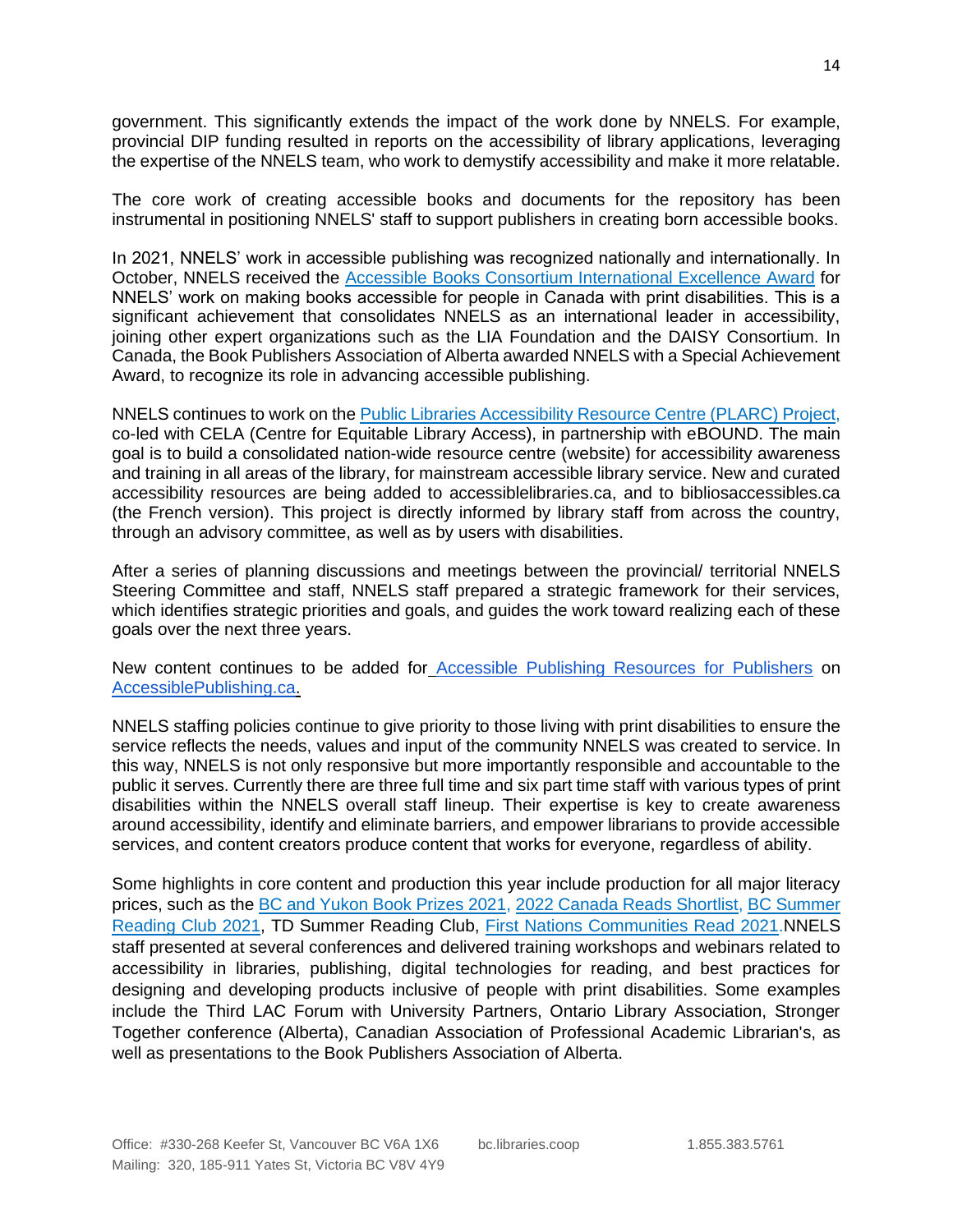#### GRANT WORK

Over the last fiscal year, [Reading App Testing](https://nnels.ca/news/reading-app-testing) was performed on a variety of reading platforms and applications for accessibility and usability. This project was partly funded by BC along with two other funding partners (NWT and the Federal Government through SDPP-D), and the reports are now published on [accessiblepublishing.ca.](http://accessiblepublishing.ca/)

Our accessibility testers drafted instructions to download and play various formats from the NNELS website. Instructions include how to download and play MP3 files from the NNELS Repository using a few different types of MP3 software.

Staff also worked on updating tutorials including Legere Reader (for Android, and formerly known as VoiceDream), and information on the NNELS website describing how to use Obi to Record Audiobooks and how to migrate audiobooks from cassette to MP3. The team has also replaced outdated players with current versions (i.e., replacing DaisyWorm with Easy Reader, and replacing Darwin Reader with Legere Reader).

In partnership with The Association of Book Publishers of British Columbia (ABPBC), a prototype digital repository for BC publishers "Accessible Reading BC", which uses the NNELS technology was launched in May, 2021.

## **CO-OP OPERATIONS**

### STRATEGIC PLAN PROGRESS

The Co-op continues to make progress on implementing our Strategic Plan. The Co-op board has recently approved a new reporting format that will include three reports per year on our Strategic Plan. Much of our progress on the plan is contained in other sections of this report. Briefly so as not to restate items in other parts of this report in relation to our plans four main theme areas:

- 1. **Boldly pursue member services** is being done through:
	- a. continual upgrades to services,
	- b. business planning work that Co-op staff are undertaking through 2022 and into 2023,
	- c. new projects being developed with Covid Relief and Recovery Funding from the province of BC.
	- d. working with GIA Consulting to develop a new member engagement strategy for the Co-op. This work is carried out with financial support from the Cooperators and the BC Cooperative Association.
- 2. **Help members be catalysts for healthy resilient communities** is being advanced through:
	- a. our sectoral work on climate action in the public library sector with InterLINK and the BCLA,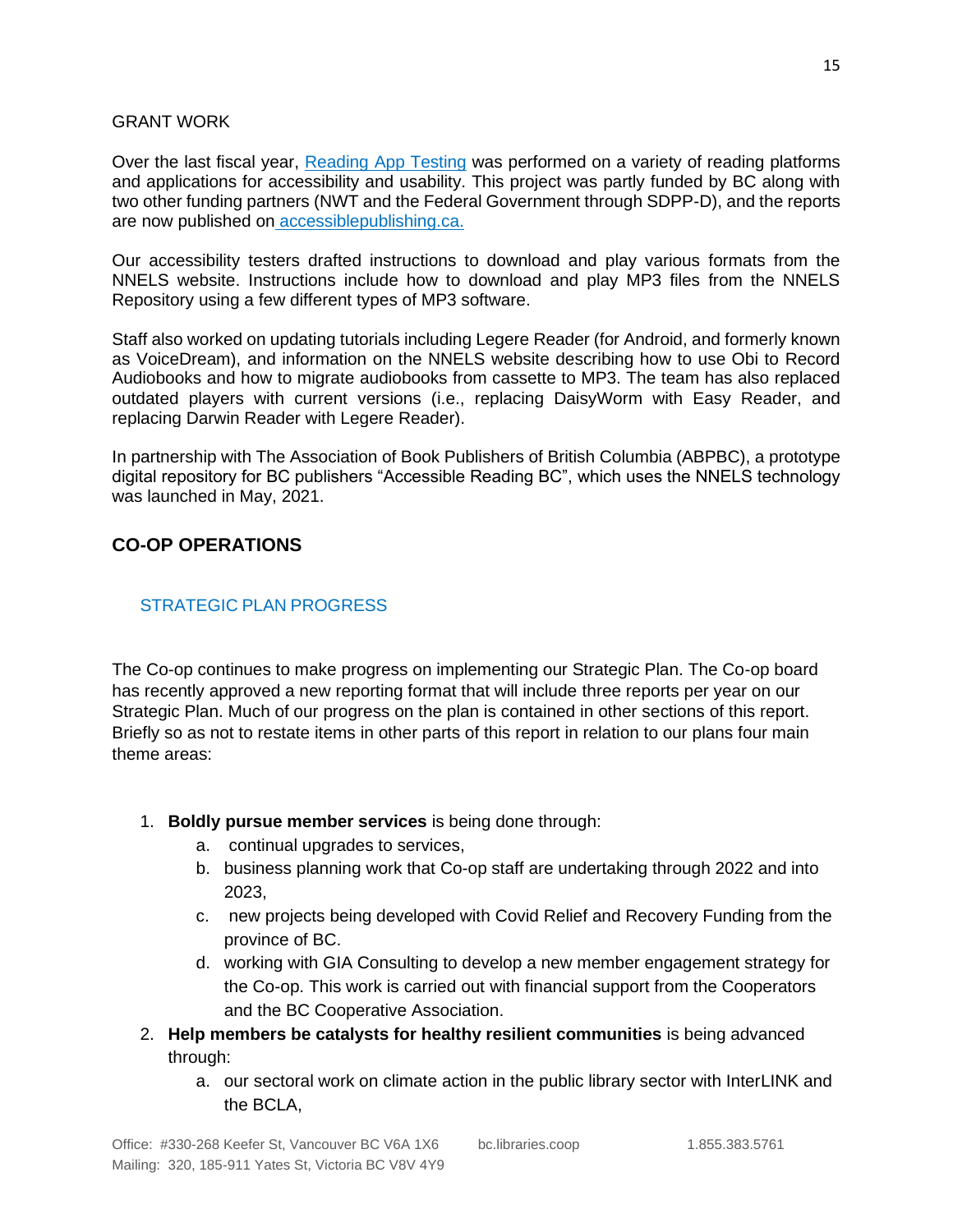- b. supporting sector-wide professional development on mental health and wellness in collaboration with InterLINK and the BCLA,
- c. participating with the DigiBC group on advancement of that concept.
- d. the purchase of annual carbon offsets for the Co-ops greenhouse gas emissions,
- e. the Co-op being a certified living wage employer.
- 3. **Model and advance library and cooperative values** is being pursued through:
	- a. our work at the BC Public Library Partners to increase funding for the sector in BC,
	- b. our federally directed work with CELA and Canadian Publishers advocating for more support for people with print disabilities,
	- c. promoting education on the cooperative model with our members,
	- d. our work on decolonizing the catalogue and through our upcoming EDI audit process,
	- e. an annual contribution to an open source technology development fund.

## 4. **Strengthen the Co-op as an organization and partner** through:

- a. the creation of our Operations Manager role to oversee budget, business and finance for the Co-op,
- b. investing in staff through an upcoming compensation review and the implementation of a new performance review process for Co-op staff,
- c. building a 3-year rolling budget cycle for Co-op operations, beginning with the 23/24 budget year,
- d. working with the Commons Consulting to conduct the Co-op's first Equity, Diversity and Inclusion audit,
- e. enhancing our annual vacation provisions for staff and increasing the number of annual personal days available to staff,
- f. implementing a recurring home office grant for staff who work from home.

# SERVICE HIGHLIGHTS & EVALUATION

Earlier this year the Co-op welcomed its new and first Operations Manager. The purpose of this position was to create a higher level of oversight for the Co-op's financial systems and HR support. This new role is responsible for the oversight and leading of the Co-op's budget and financial reporting process and supporting business planning for Co-op services.

The Co-op continues to work in partnership with the BCLA and InterLINK on two sector wide projects:

- the development of engagement and capacity activities for the sector in regard to climate action. During the 21/22 we organized a series of webinars called 'Libraries in the Global Arena' that looked at the role that libraries could play in helping to tackle the climate crisis as well as webinars on mental health in the workplace.
- The Co-op is a member of the President's Group, which provide advice to the Minister of on ways to enhance employment opportunities for people with disabilities.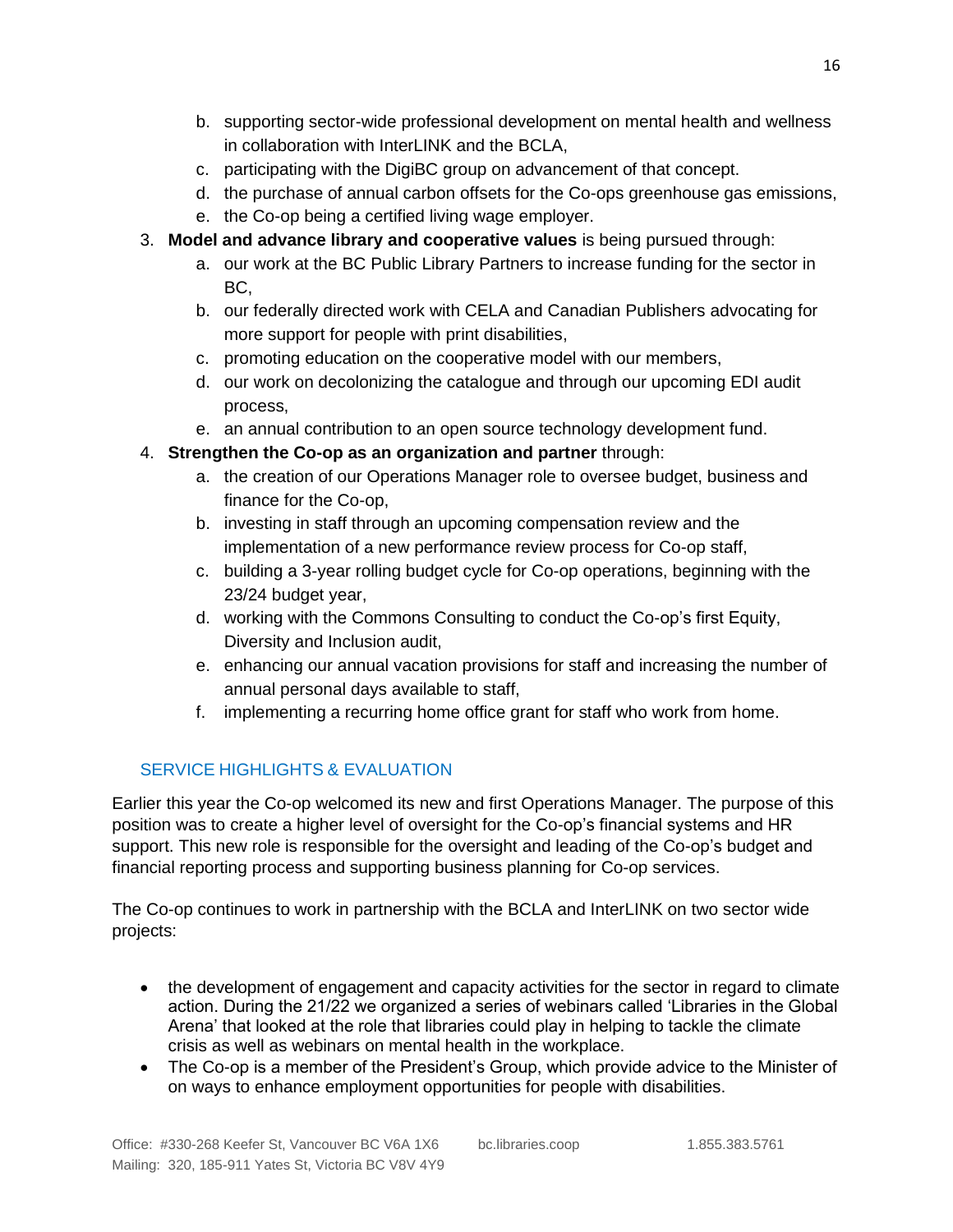## **DIGITAL INITIATIVES PROJECT**

The Co-op continues to implement the Digital Initiative Projects (DIP), now nearing the end of the second year of this three-year initiative. The BC Ministry of Education allocated \$1.8 million (of a total of \$3 million of funding allocated provincially for public libraries) in one-time funding through the Co-op to support a number of digital initiatives. Work on these initiatives is well underway. With a final spend of \$1,540,483 at the end of year two of the project, there is \$259,517 remaining to disperse in the final year, as illustrated on table 1.

| <b>PROJECT YEAR</b> |          |           |
|---------------------|----------|-----------|
| $YR 1 - 2020/2021$  | Actual   | \$799,500 |
| $YR$ 2 - 2021/2022  | Actual   | \$740,098 |
| YR 3-2022/2023      | Forecast | \$259,517 |
|                     |          | TABLE 1   |

As part of the Digital Initiative Projects, LinkedIn Learning authentication was implemented for all of Sitka's public libraries in BC, providing patrons with seamless and secure access to this resource. Increased privacy protections were put in place for data accessed through Evergreen's Reporter, with a new waiver required for anyone viewing report data.

Licensing continued to support access to the products purchased under the Digital Initiatives Project. A marketing campaign was launched to promote the DIP-funded resources during B.C. Library Month (Oct 2021) and marketing assets shared via the Library Toolshed.

The NNELS team developed guidelines for the purchasing and licensing of online digital resources and content, funded as part of the DIP. The guidelines can be used as an evaluation tool when deciding to license a given resource, to help procurement staff make better, more inclusive, and value-added decisions when acquiring new services and evaluating existing products. This document describes accessibility features that all e-resource platforms (including websites and applications) should have, to ensure that they work for everyone, regardless of the assistive technology they use.

The progress of the connectivity and improving internet project to support poorly connected public library branches by working closely with Co-op members is documented in the [final report](file:///C:/Users/ayeshaali/Sync/Admin/Correspondence/Ministry%20of%20Education%20BC/Grants/DIP%20grant/DIP-Connectivity%20File-FinalReport-Leslie-Dec%202021.pdf) submitted by the Co-op Systems Manager.

#### **LOOKING AHEAD AND WRAP UP**

All organizations go through stages and phases of growth and development. At the BC Libraries Cooperative, we're at the beginning of our second decade of providing needed services to the sector both in BC and across Canada. In the life cycle of a non-profit organization, the first decade of is often about responding to immediate needs in a given community, about implementing and scaling up new services and programming to meet these needs, and about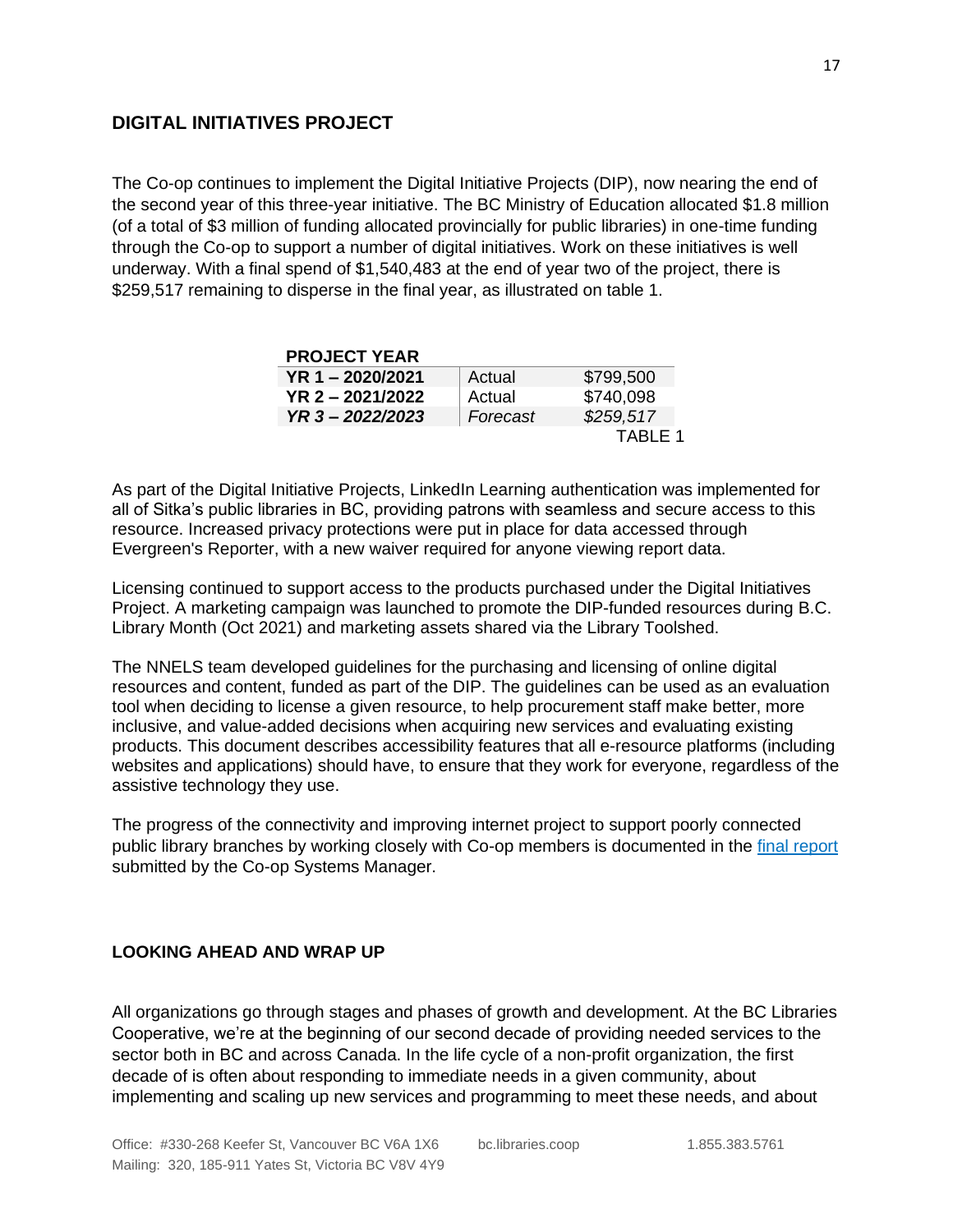putting in place the foundational footings that will help to ensure, the stability and longevity of the organizations work over time.

The second decade of a non-profit's life cycle is often about ensuring that the foundational footings upon which the work rests are solid, and where needed, reinforced and augmented. This decade is also about ensuring strong and new connections to the communities being served, while at the same time examining the service and program roster, to ensure that the work of the non-profit meets the evolving needs of the communities that it serves.

As we look to the next 10 years of our Co-op's work, we're putting a renewed focus on our longterm financial stability, combined with planning conversations on current and future services. This work is designed to ensure that the Co-op is on a sound financial and technological footing well into the future, and that we can continue to help you, the membership, thrive in the essential work that you all do in your communities.

During the 22/23 fiscal year, Co-op staff will be moving through a number of planning process that are designed to ensure a strong second decade of service and operations. One goal of these planning processes is to examine the full costs of delivering our various services, to look at how costs match our various funding and income sources and to explore what sorts of service investments will be needed over the next few years.

Once we have the results of the planning work, we will engage with members on any recommendations coming from the process.

Over the next few years, we will also continue to explore ways to help build sector-wide capacity in regards to action on accessibility, mental wellness and climate change. During the 22/23 fiscal year the Co-op will also be developing a member engagement strategy and will be conducting an Equity Diversity and Inclusion audit of our organization and operations.

The co-op has excellent foundational footings to continue to build on as we look to strengthen and enhance our work. With growing demand for the Co-op's work and the increasingly diverse needs of our growing membership, this is the perfect time for us to embark on these interconnected planning conversations, and to be working with you, the membership, to shape the next years of our Co-op's work.

Thanks for being on this journey with us.